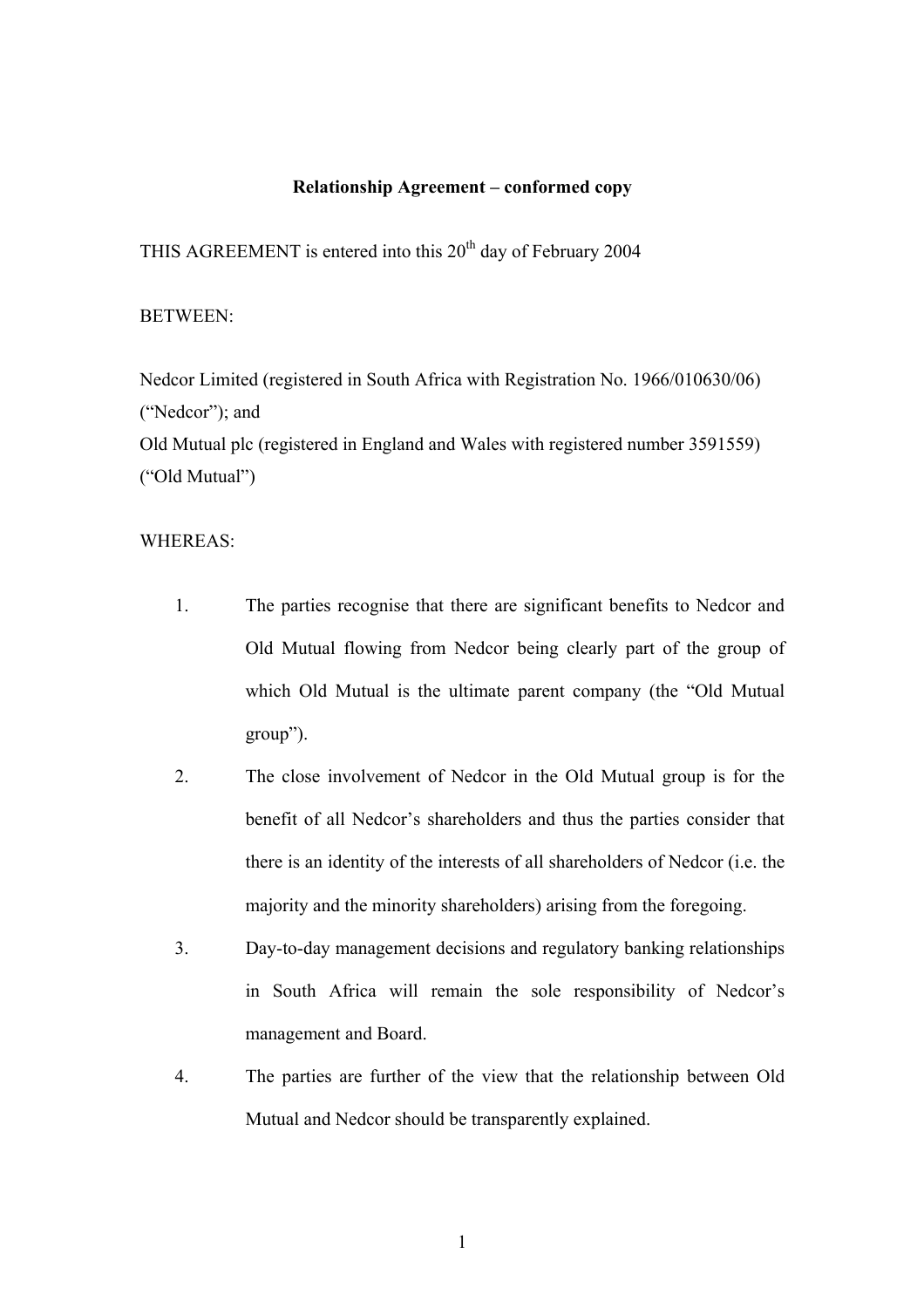- 5. Accordingly the parties have agreed that they should formally record the terms of their relationship and that the document recording such terms should be available for inspection by shareholders of each company.
- 6. In addition, the conclusion of this Agreement will fulfil one of the conditions precedent specified by Old Mutual for the Old Mutual group's support of Nedcor's rights issue in 2004.

## **NOW IT IS HEREBY AGREED as follows:**

# **1. TRANSACTIONS OF NEDCOR REQUIRING OLD MUTUAL's INVOLVEMENT**

Nedcor agrees and undertakes with Old Mutual that:

- it will consult with Old Mutual and have regard to Old Mutual's strategic plans in devising its own strategy (which expression shall include any material acquisitions or disposals or the raising of any significant amount of capital, whether Tier 1, 2 or 3), which should be consistent and aligned with that of Old Mutual and designed to maximise the long-term shareholder value of both entities;
- it will update its strategic plan and business plan annually to accord with the Old Mutual group's three year planning cycle;
- without prejudice to the generality of the first bullet point in this Clause 1, Nedcor will not commit itself to a strategy that would entail the raising of additional ordinary share capital (other than in the ordinary course of satisfying normal employee optionholders' rights) or dilute the Old Mutual group's stake in its ordinary share capital below 50.1% without express prior written agreement from Old Mutual. Nedcor notes that reduction of the Old Mutual group's stake below a majority holding would be a Class 1 transaction under the rules of the UK Listing Authority and require prior shareholder consent from Old Mutual's shareholders;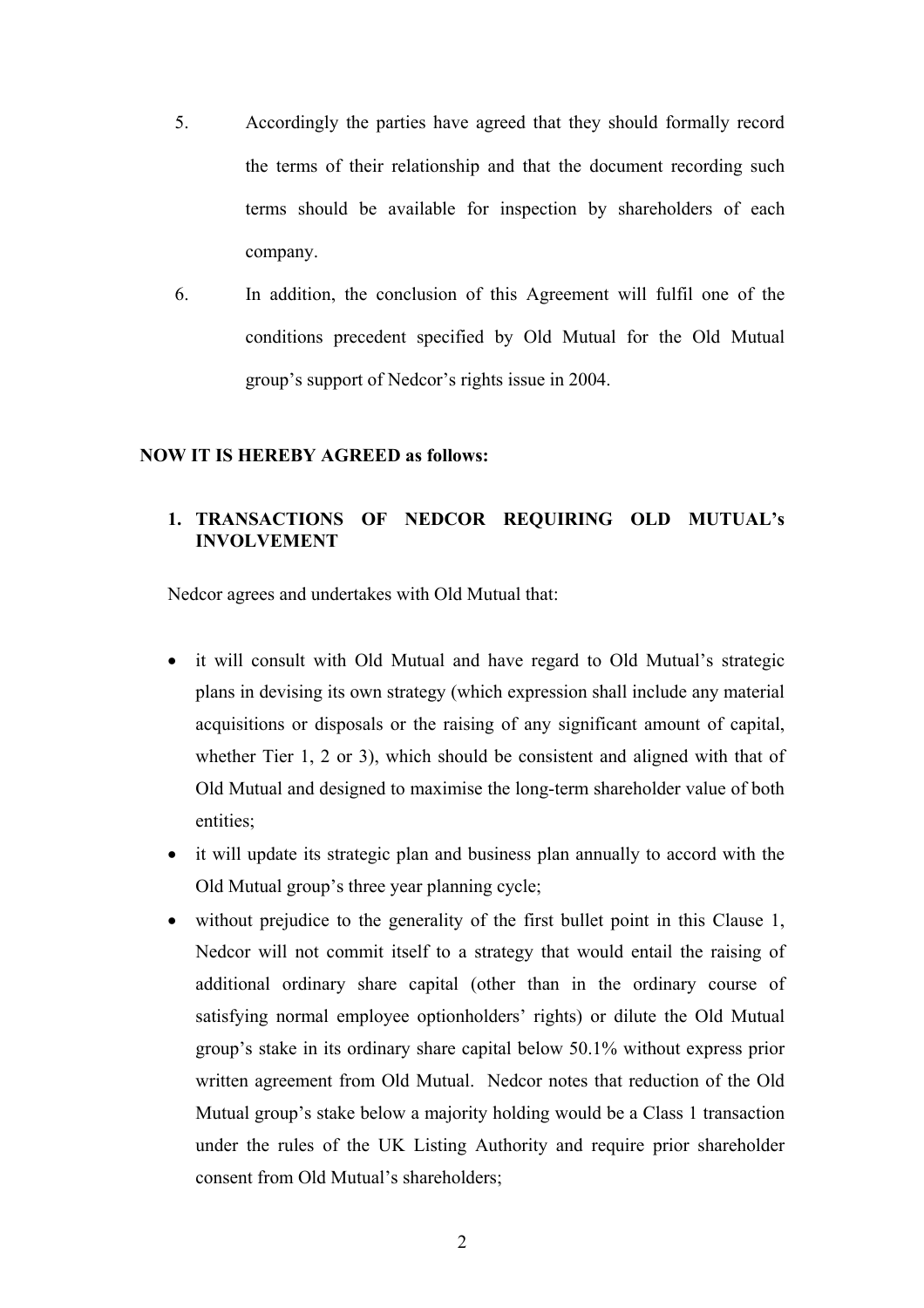- if Nedcor requires additional ordinary share capital and this is agreed by Old Mutual, it will liaise with Old Mutual over the exact timing of and other arrangements for the issue concerned, with a view to accommodating any reasonable requirements of Old Mutual;
- it will consult with Old Mutual prior to making any material change to its dividend policy, and will provide Old Mutual with as much advance warning of any such change as reasonably practicable.

## **2. PROVISION OF INFORMATION**

Nedcor hereby undertakes that:

- it will report to Old Mutual in timely fashion, and so as to accord with mutually agreed timetables, appropriate financial and operational information on its group's activities for the purposes of business planning, monthly management accounts, monthly Asset Liability Committee (ALCO) reports, interim and full year accounts, forecasting and quarterly reforecasting, the seeking or maintenance of any Old Mutual or other Old Mutual group company credit ratings, and for such other financial planning, group treasury, regulatory, accounting, accounting reconciliation or management information purposes as Old Mutual may reasonably require. It will also have regard to and use its best endeavours to comply with Old Mutual's requirements for the format and contents of any such reports;
- it will provide such confirmations, certificates and assurances to Old Mutual as Old Mutual may reasonably require for the purposes of enabling Old Mutual to discharge its obligations under the Turnbull Guidance, the Combined Code and any other governance or regulatory obligations or best practice to which Old Mutual is subject, whether in the UK or elsewhere;
- it will put in place and maintain appropriate arrangements for coordinating flows of information required by Old Mutual's Audit Committee or by Old Mutual's Investor Relations, Human Resources, Finance, Tax, Internal Audit, Group Risk Management or Compliance functions or any other central function where Old Mutual needs or wishes to monitor oversight on a Groupwide basis and will align its policies in these areas with those of the rest of the Old Mutual group where Old Mutual reasonably requires this.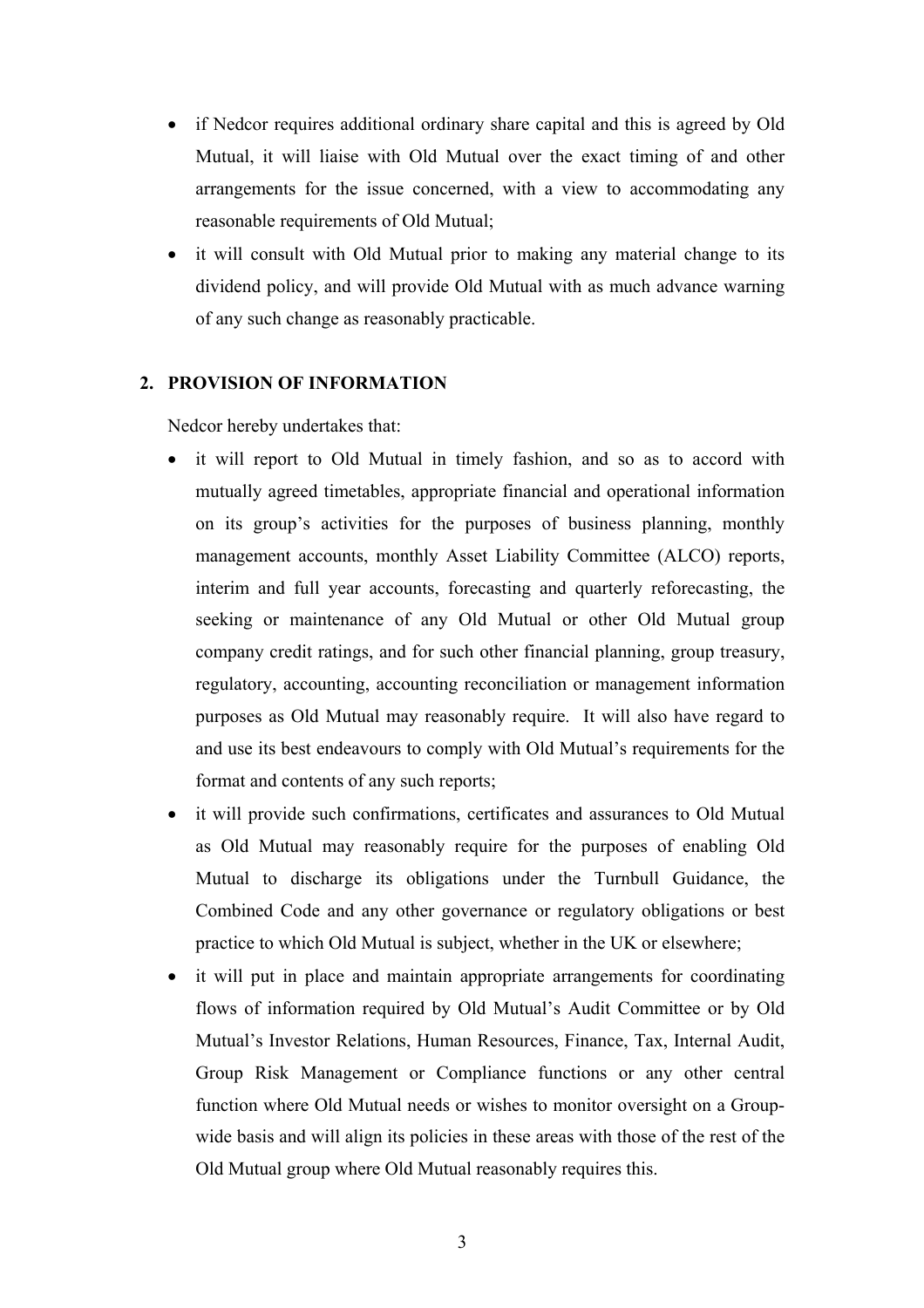## **3. APPOINTMENTS OF DIRECTORS AND OFFICE BEARERS AND RELATED MATTERS**

Nedcor agrees that it will consult with Old Mutual and obtain Old Mutual's prior agreement before publicly announcing any material proposed change to the terms and conditions of employment, remuneration or share incentive arrangements applicable to its directors or senior management employees or before appointing or dismissing (i) the Chairman of the Board or of the Audit, Remuneration or Nomination Committees of Nedcor; (ii) the Chief Executive or Group Finance Director of Nedcor; (iii) any non-executive director of Nedcor; or (iv) Nedcor's auditors.

## **4. COOPERATION WITH RESPECT TO AREAS OF BUSINESS**

Nedcor agrees that it will actively seek to identify, develop and exploit synergies, joint ventures, coordination of product design and opportunities for secondment of personnel and sharing of knowledge and expertise with other businesses in the Old Mutual group in pursuit of its communicated strategy, particularly with Old Mutual (South Africa) Limited and its subsidiaries and in the area of bancassurance, for the mutual benefit of both parties. Priorities will be agreed in respect of bancassurance initiatives and the parties will each use all reasonable endeavours to realise the benefits targeted through such cooperative efforts.

In the case of joint ventures involving participation by both Nedcor or one of its subsidiaries on the one hand and a member of the Old Mutual group (excluding Nedcor and its subsidiaries) on the other hand, the applicable governance and management arrangements will be documented in formal joint venture agreements.

Old Mutual agrees that it will cooperate with Nedcor to facilitate the achievement of the objectives described in the first sentence of the first paragraph of this Clause 4 and will also, so far as reasonably practicable, keep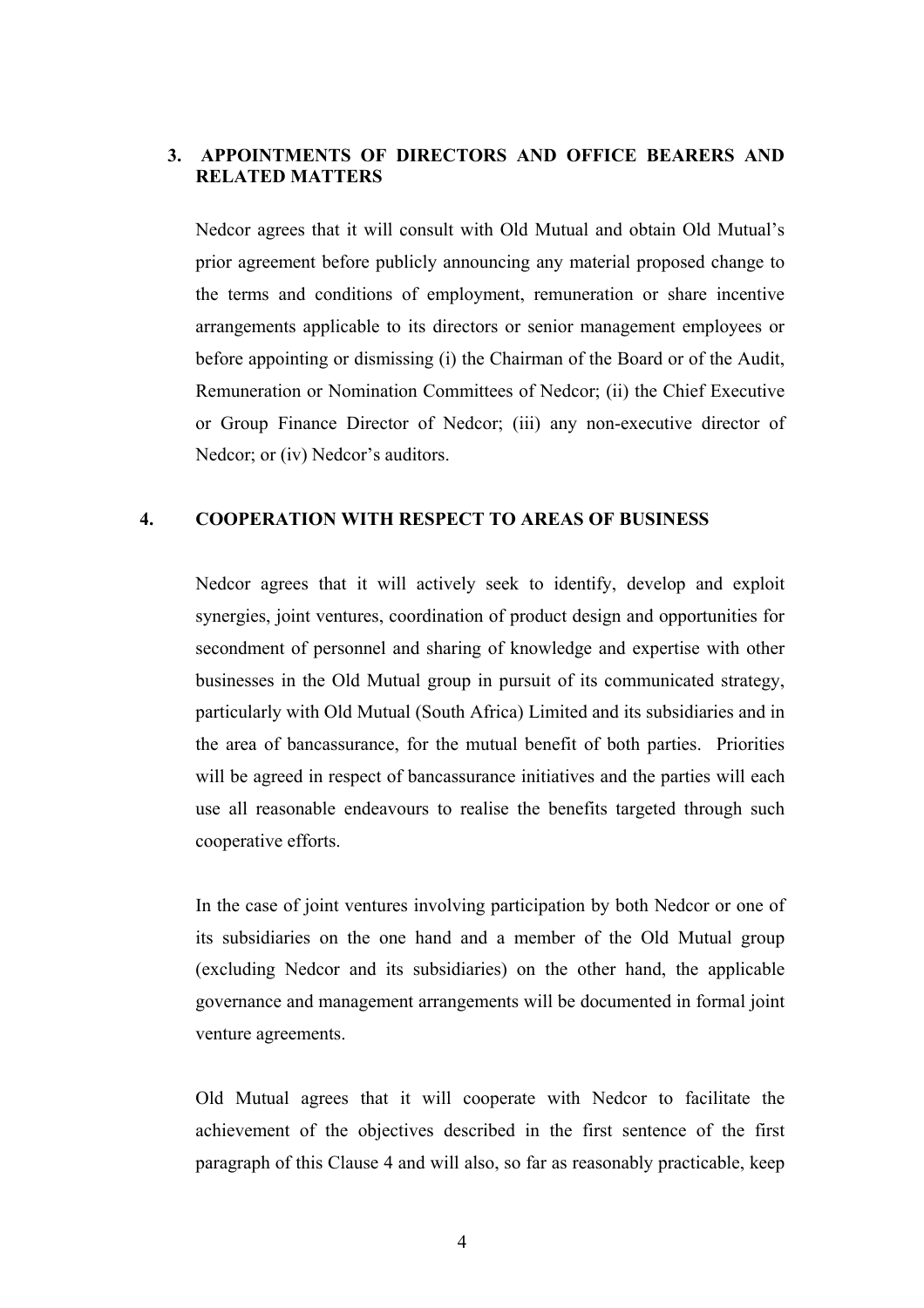Nedcor informed of its proposals for Old Mutual group strategy, insofar as these may impinge directly on Nedcor.

Day to day management decisions and regulatory banking relationships in South Africa will remain the sole responsibility of Nedcor's management and Board.

#### **5. CONFIDENTIALITY AND DEALINGS IN SHARES AND SECURITIES**

Old Mutual undertakes that it will treat all unpublished information that it receives from the Nedcor group which is of a price sensitive nature with appropriate confidentiality and acknowledges that some of the information it receives may constitute price-sensitive unpublished information that may impact on its ability to deal in shares or other securities in Nedcor and Nedcor's subsidiaries at certain times.

Nedcor likewise undertakes that it will treat all unpublished information that it receives from the Old Mutual group which is of a price sensitive nature with appropriate confidentiality and acknowledges that, as a consequence of the provisions of the UK Companies Act 1985, it and its subsidiaries are generally precluded (except in the areas of third party asset management and in providing fiduciary services to third parties) from acquiring any interest or otherwise dealing in the shares of Old Mutual. Nedcor undertakes that it will procure that all companies from time to time in the Nedcor group will be made aware of and abide by this restriction. Where shares in Old Mutual may be dealt in by companies in the Nedcor group in accordance with the exceptions mentioned above, Nedcor will ensure that any price sensitive or confidential information relating to Old Mutual is protected from those involved in such dealings by the use of "Chinese walls" or other appropriate mechanisms. Nedcor will also ensure that its directors and any of its other senior employees who are designated as "Relevant Employees" for the purposes of the Model Code on Securities Dealings of Old Mutual are made aware of the restrictions arising therefrom on such persons' freedom to deal in securities of Old Mutual and its listed subsidiaries from time to time.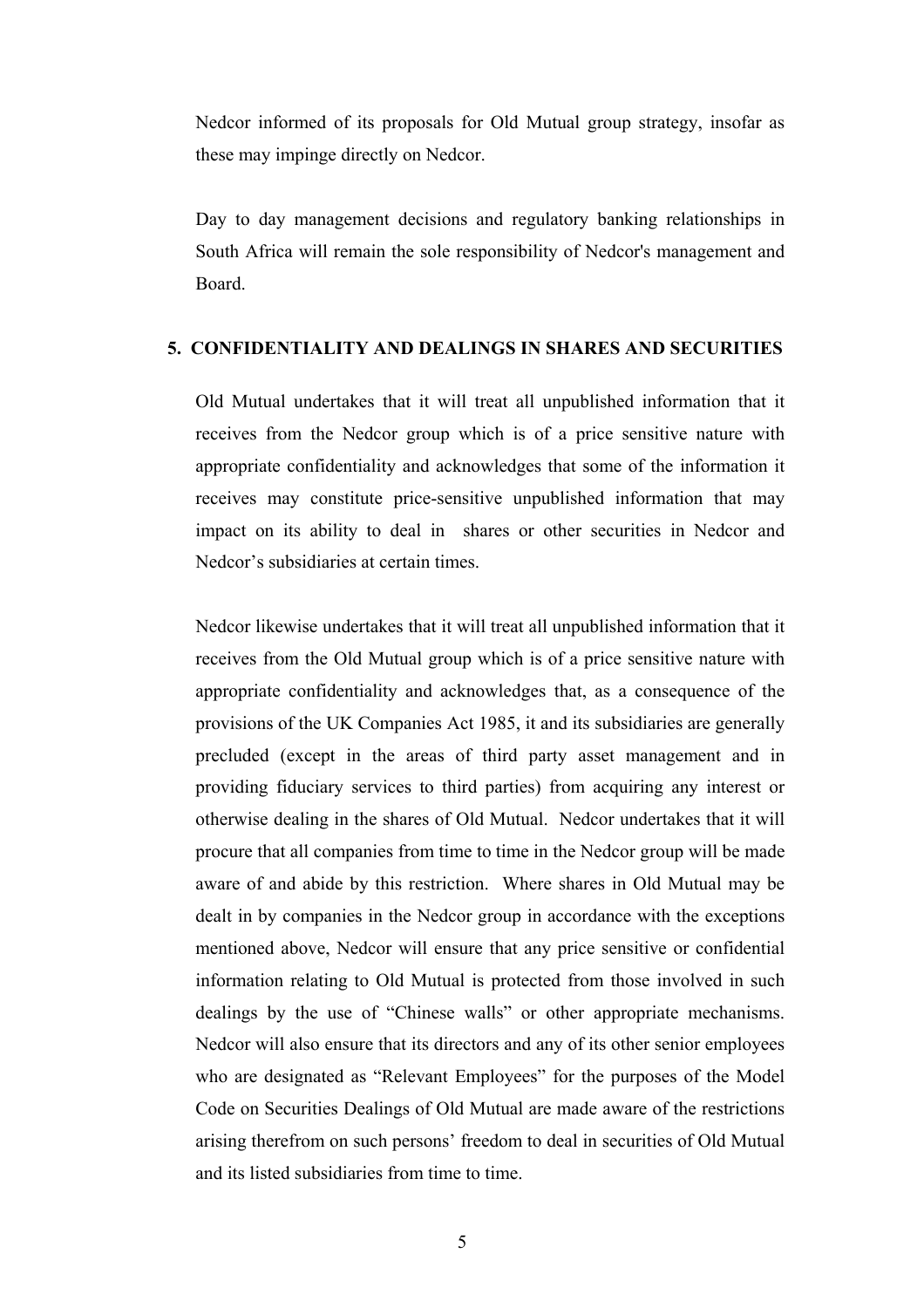#### **6. POTENTIAL CONFLICTS OF INTEREST**

Each of Nedcor and Old Mutual acknowledges that, because of the nature of their relationship and the holding by certain individuals of directorships of both companies and the existence of minority shareholders in Nedcor, there may be circumstances where a conflict of interest could arise or be perceived to arise. In such circumstances, they will liaise with each other to ensure that appropriate arrangements are put in place to deal with the situation, including by the establishment, where thought fit, of Committees of their respective Boards comprising only independent directors and the taking of independent advice.

Each of the parties agrees that it will not use its position to disadvantage the other and that, save for the purposes of giving effect to this Agreement, all relationships between Nedcor and Old Mutual will be on an arm's length basis, unless otherwise mutually agreed. The parties shall also strive to maintain transparency in their relationships with each other.

#### **7. COMPLIANCE WITH JSE REQUIREMENTS**

Nothing herein contained shall relieve Nedcor or Old Mutual of their respective disclosure obligations in terms of the Listings Requirements of the JSE Securities Exchange South Africa.

## **8. DURATION AND MODIFICATION**

This Agreement shall come into effect from 23 February 2004. It will continue in effect, unless otherwise mutually agreed between Nedcor and Old Mutual, for so long as Nedcor continues to be a subsidiary of Old Mutual by virtue of the Old Mutual group owning more than 50% of its issued ordinary shares. It may be modified by express mutual agreement signed on behalf of both parties.